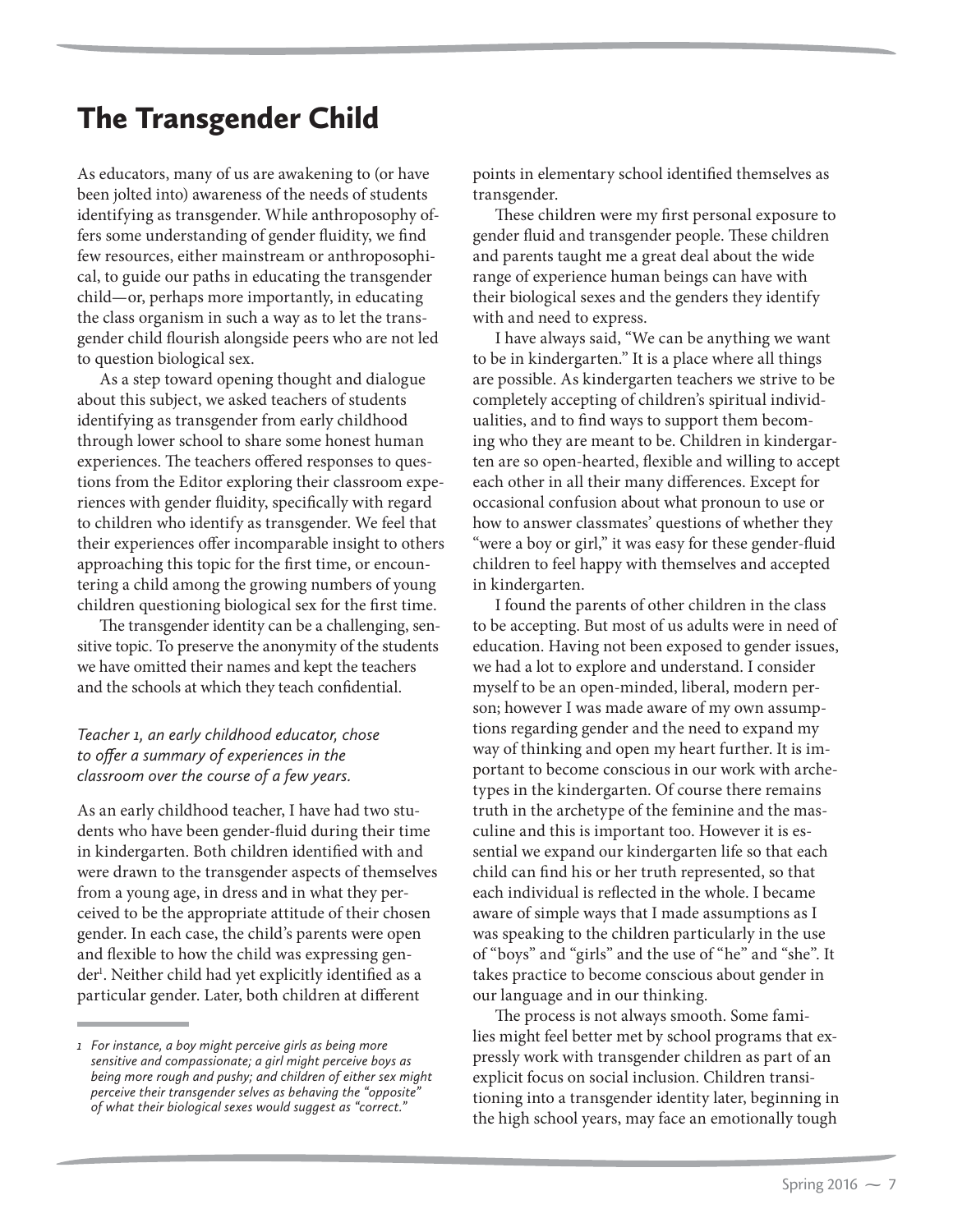time, no matter how accepting their classmates might be. Waldorf schools can prepare in many ways to support students first identifying as transgender, along with their families.

Our faculty has had a gender expert come and work with us in faculty meetings. Again it was new for most of us, especially older colleagues. Younger colleagues have often had experience with how to meet gender fluidity in college. This is an area where parents and younger colleagues can lead the way. It takes practice to work with gender and pronouns in our language and educational habits. Even the practice of identifying bathrooms by gender can be difficult for children first identifying as transgender. We have met this particular issue by now having a gender-free bathroom on each floor. It is community building to do this practice together.

The more that we can open our hearts, minds and habits to accept children as they are and include their way of being in our education the more these children will find their place to shine in themselves, in their lives, in our schools, and in the wider community.

### Teachers 2 and 3, both lower school teachers, offered direct answers to questions put by the Editor.

*How was the student's transgender identity presented to the other students and parents? How was it received?*

**Teacher 2:** The parents of the student spoke to the other parents of the class at a first grade Parent Evening near the beginning of the year. It was a very straightforward, warmhearted presentation. The parents of the child were totally supportive of their child's gender fluidity and newfound desire to identify as transgender. Since all but one set of parents in the class had been together through three or four early childhood years, this came as no surprise. It was very well received. Everyone was very supportive. The child had been a beloved classmate since toddlerhood and was well known to everyone except the one new family, who were also very supportive.

I did not make an explicit announcement to the first graders. I simply started using new gender pronouns according to the family's wishes when referring to the transgender child. The children themselves had unconsciously used both he/him and she/her when referring to this child in early childhood. They naturally

understood that this child was gender-fluid. When I heard comments or confusion on the part of the children in first grade, I simply said that who the child was in body was different from who the child was at heart, and that what's in your heart matters most. (The child's parents and I had worked out this language before school started.) I also told pedagogical stories about beings who felt in their hearts that they were other than they looked, and how these beings eventually were accepted and embraced for how they felt and acted based on what their hearts told them. I heard the children say occasionally: you know, so-and-so is like this or that being in the story.

**Teacher 3:** Prior to entering the class, I met with the parents and a small support team, and we developed a plan to keep the student's biological sex private, and not share this with either the students or the parents of the class.

We discussed that parents are able to enroll a student, check off a gender box on the application, and then no one questions that student's identity. In this case, the parent was sharing both the biological sex and the identified gender. It was clear that most of the time we do not actually know "for sure" what the "biological gender" of any student is!

During a gym class, the student was "outed" at which time we went to plan B. I spoke with the parents, who wrote a letter to the other parents in the class which the school sent out. There was never a conversation in which the class as a whole spoke about this—just as we would not speak about any student's personal life to a whole group of children.

The reception and openness of both the parents and the students was remarkable. There was only one incident in which the student was put down by another peer, and that issue was resolved through peer-to-peer conversations as well as a conversation with the parent.

*What was your personal response to the student's transgender identity? What did you have to adjust in your own feeling and thought life to approach the issue?*

**Teacher 2:** I felt like I was entering a new world, but I was excited about the prospect of growing into this world, expanding my worldview. My main concern was that I would be able to do a good job of meeting the child's, the parents', and the class's needs. I met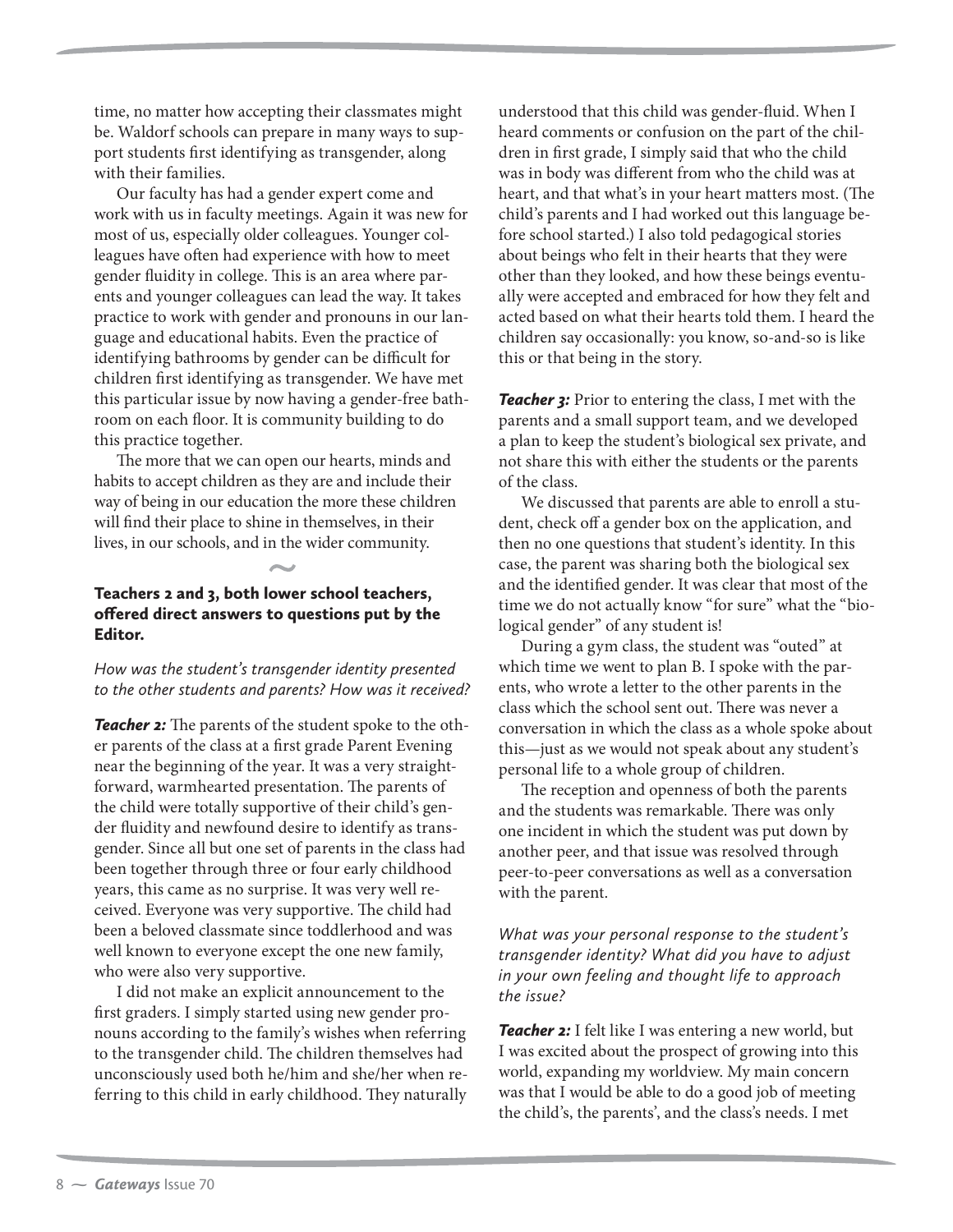

Photo by Margaret Loescher from *A Year in the Woods* (WECAN 2016)

with the child's parents and with the family's counselor over the summer. This was enormously helpful. I spoke at length with the early childhood teachers who had worked with the family over the years. I read as much as I could and attended a lecture on gender fluidity and transgender children at a local college. I realized that I needed to quickly learn a good deal of new vocabulary. I thought a lot about what gender fluidity and transgenderness might mean in terms of anthroposophy. How do we understand this in light of females having male etheric bodies and males having female etheric bodies? Is this all part of the process of moving away from old forms (of family, gender, nationality) and toward more and more individualization? Are these children out ahead of us, bringing us new news from the spiritual world of great import? I didn't find it difficult to embrace. I was extremely grateful to be living in a place where there is widespread openness to and support for the LGTBQIA<sup>2</sup> community.

**Teacher 3:** When I was first asked how it felt to have a transgender student, I responded with, "I do not know much about this, but I am willing to grow and work on the parts of myself that may need to grow!"

I was very open and willing to have a transgender student. My only concern was how I would talk about sex and relationships with the group of students. There were a few uncomfortable decisions that I made when speaking to the girls about puberty and menstruation, which I would do differently now that I have more experience. Having a transgender student has given me the opportunity to examine my core beliefs about gender-related stereotypes. I am sure that I have learned as much, if not more, from my student than my student has learned from me!

## *What do you feel has been most helpful, both on the practical and soul levels, for you and for all involved?*

**Teacher 2:** I mentioned some of the things above. It was also really helpful to have the family's counselor do a presentation on gender fluidity for the faculty and staff. This was something the counselor did for many schools. She was wonderful. I also did a presentation out of my own research and experience for the faculty. Another key is keeping in good touch with the parents of the child—how am I doing? Is your child feeling met? People's views and needs change over time. You have to keep growing with this.

**Teacher 3:** Meditate on what gender means and how powerful it is when a child can say he/she is not his/her biological sex. What wisdom! Part of my understanding of my own gender meant that I could have a baby grow in my womb, that my breasts were able to create milk to nurture a growing baby. It also meant that when I was in college in a predominantly male field, I had to work harder to prove myself. It meant that there were certain ideas and expectations that society had for me that I could work with or against. For my transgender student, these physical realities and societal realities are different.

I had one person share with me that in the course of incarnating, transgender people actually hold onto the memory of their previous lives, especially gender, and bring that into this life. I enjoy meditating on that thought and holding an image of my very wise student bringing that ancient wisdom.

Be willing to love and be imperfect—just as in any relationship!

*<sup>2</sup> A common acronym for "Lesbian, Gay, Transgender, Bisexual, Queer, Intersex, Asexual," which attempts to encompass all human gender identity choices.*